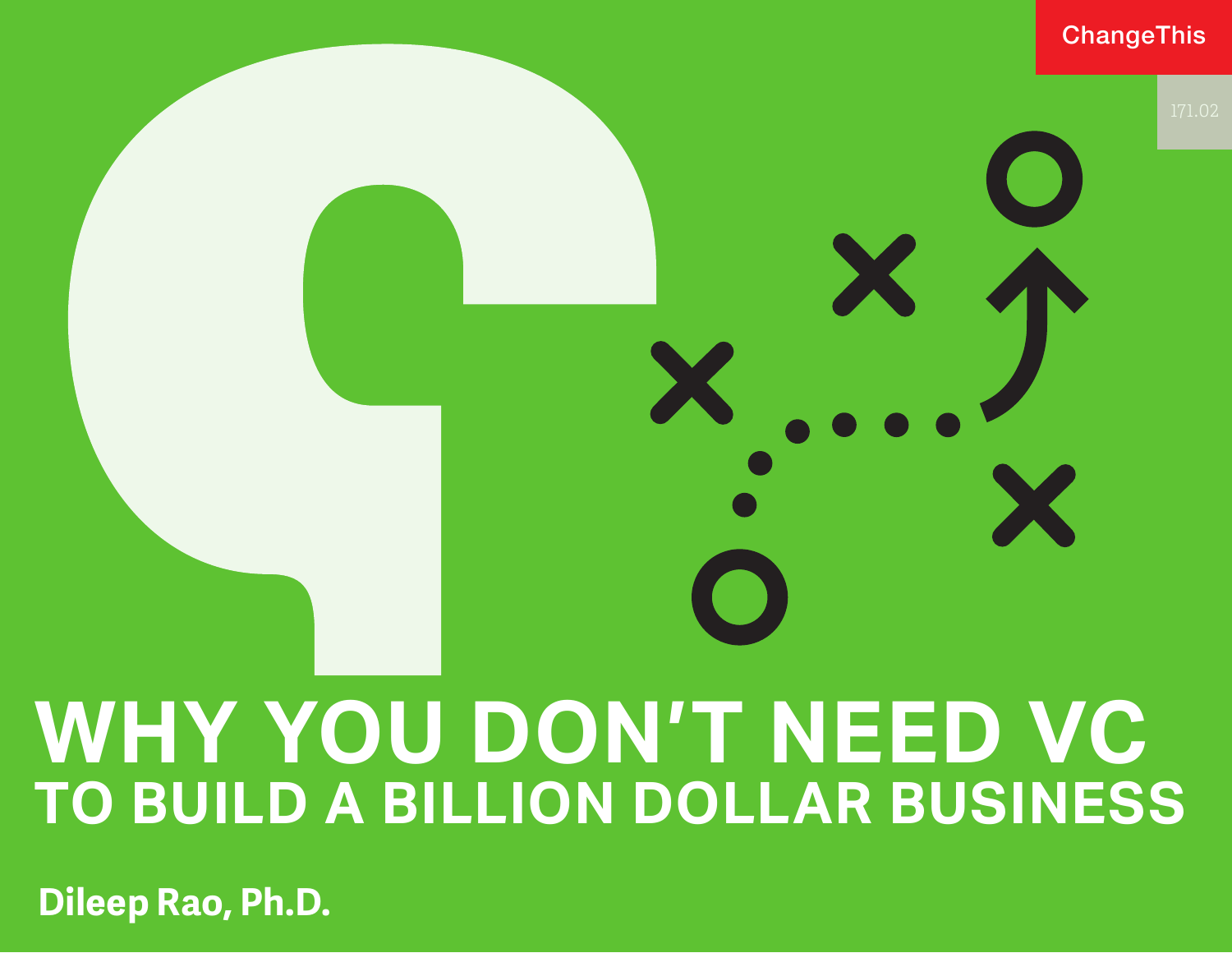## **Silicon Valley venture capital is like a very**  successful lottery.

business press is filled with exploits of VC-funded ventures, the reality is that 94 percent of billion-dollar entrepreneurs took off without VC, and only about one in 10,000 entrepreneurs truly benefits from VC. Yes, there is flash and dazzle and a few billionaires are created. But it is hit-or-miss, mostly miss.

You would not recommend a career of buying lottery tickets to your children or pick it for yourself. For entrepreneurs who want to reduce the role of luck in their success and improve their odds, here are six reasons why you don't need VC, based on the track record of America's billion-dollar entrepreneurs.

## **You Can Build A Big Business Without VC**

One of the most common myths in business today is that entrepreneurs need VC to grow big. One of the reasons for this belief is that VCs love to publicize their home-run successes, which gives entrepreneurs the impression that the success would not have happened without the VCs' investing acumen and sage guidance. Is this true? Are VCs really the wise sages of the venture world?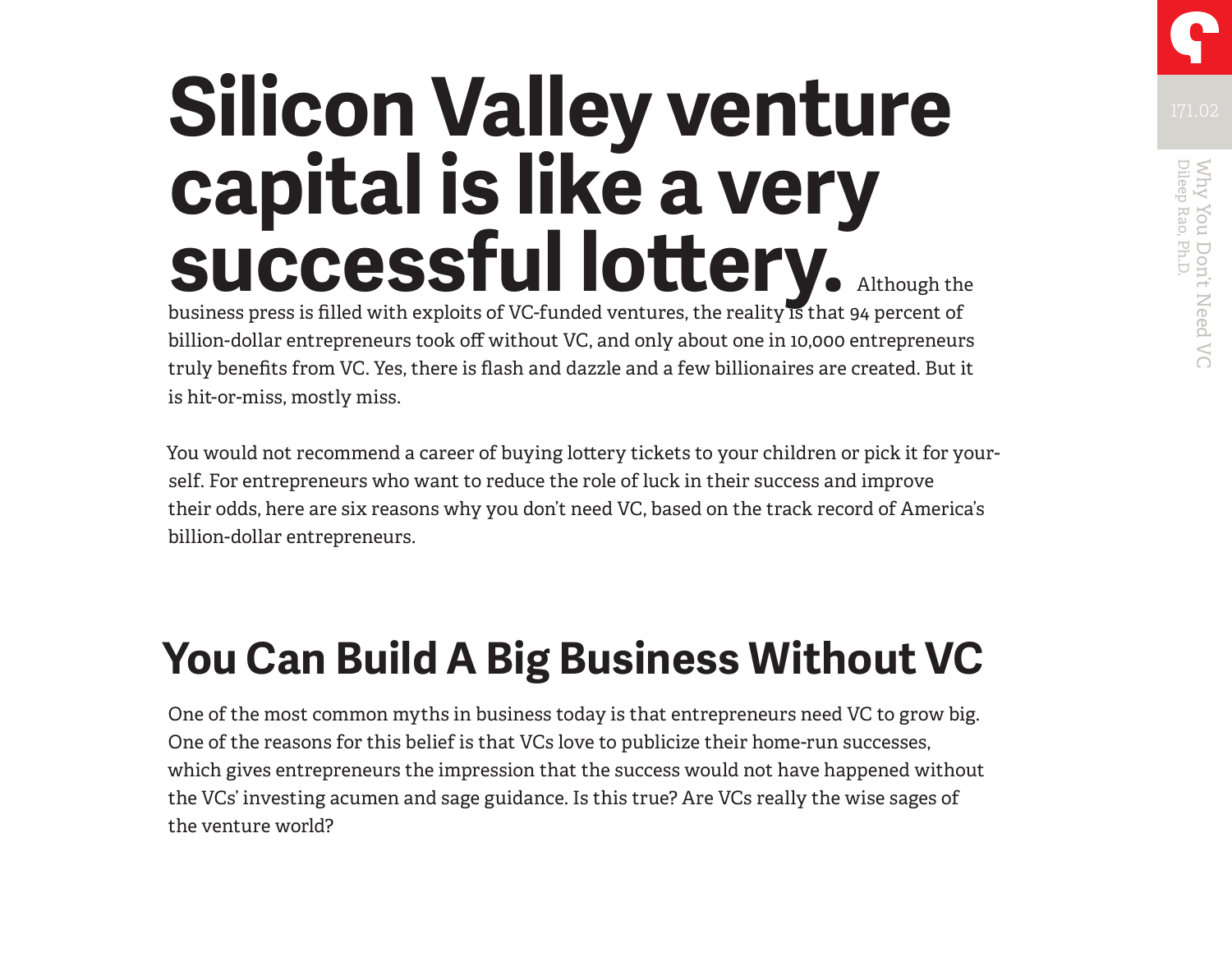**Billion-dollar entrepreneurs are unicorn entrepreneurs.** They started and built a venture from startup to over \$1 billion in sales and valuation. There are only about 6,000 U.S. corporations with sales in excess of \$1 billion. Companies with over \$1 billion in sales and valuation are rarer still. And entrepreneurs who started and built their venture to this level are the rarest.

**The reality is that 94 percent of America's billion-dollar entrepreneurs in the VC age took off without VC, and 76 percent never used it at all.** VC works for one or two entrepreneurs out of 10,000, and it has mainly worked in Silicon Valley where more than 90 percent of billion-dollar entrepreneurs used VC, but where most delayed seeking VC and stayed in control. VC has not done well outside Silicon Valley where more than 90 percent of billion-dollar entrepreneurs avoided VC, and the rest delayed.

#### **America's billion-dollar entrepreneurs kept control of their ventures and the wealth created**

mainly by using smart skills and strategies to find their billion-dollar opportunity, develop their billion-dollar strategy, finance with control, and launch their billion-dollar business. No matter what stage of the business stage or cycle you are in, if you want to rejuvenate your business and your growth, it may be time to look at how billion-dollar-entrepreneurs built giants from the bottom of the business world to the top.

You would not recommend a career of buying lottery tickets to your children or pick it for yourself.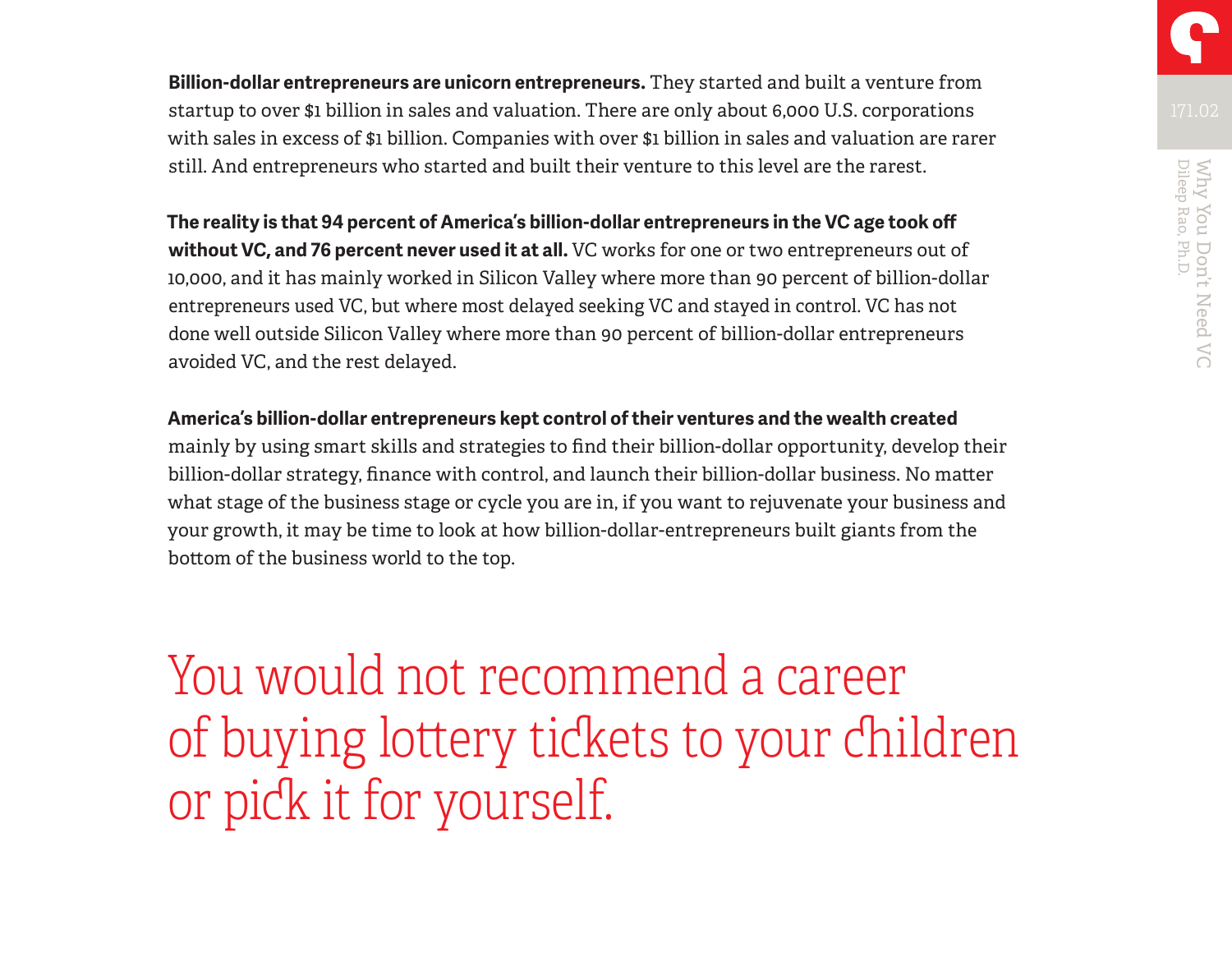### **You Keep More of the Wealth without VC**

**VCs seek control, but unicorn entrepreneurs keep control of the venture and wealth created.** Billion-dollar entrepreneurs control the venture and keep more of the wealth created by avoiding or delaying VC. Those who delayed VC kept about two times the wealth created than those who got VC early. Those who avoided VC kept about seven times the wealth created than those who got VC early.

**It pays to delay or avoid VC.** By delaying VC, entrepreneurs stay on as CEO, and avoid having a professional CEO run their venture and change their vision. Steve Jobs, arguably one of the greatest entrepreneurs of the VC age, lost control of his venture by getting VC early. If any of the four CEOs between Jobs I and Jobs II had kept Apple successful, Jobs would not have been invited back to Apple.

**Most venture capitalists have a poor track record and most of their ventures fail.** Your venture capitalist may not be a home-run financier and your venture may not become a home-run under the VC model. If you get VC from the wrong venture capitalists, the odds are that your venture is unlikely to succeed. Estimates are that [about 20 VCs earn most of the profits](https://techcrunch.com/2012/09/30/why-angel-investors-dont-make-money-and-advice-for-people-who-are-going-to-become-angels-anyway/) in the VC industry. These are the VCs who finance home runs. You are better off picking the right venture capitalist for you after take-off from those who will be seeking you out—if you need one.

Be capital-efficient till take-off. After take-off, you can get growth financing on your terms.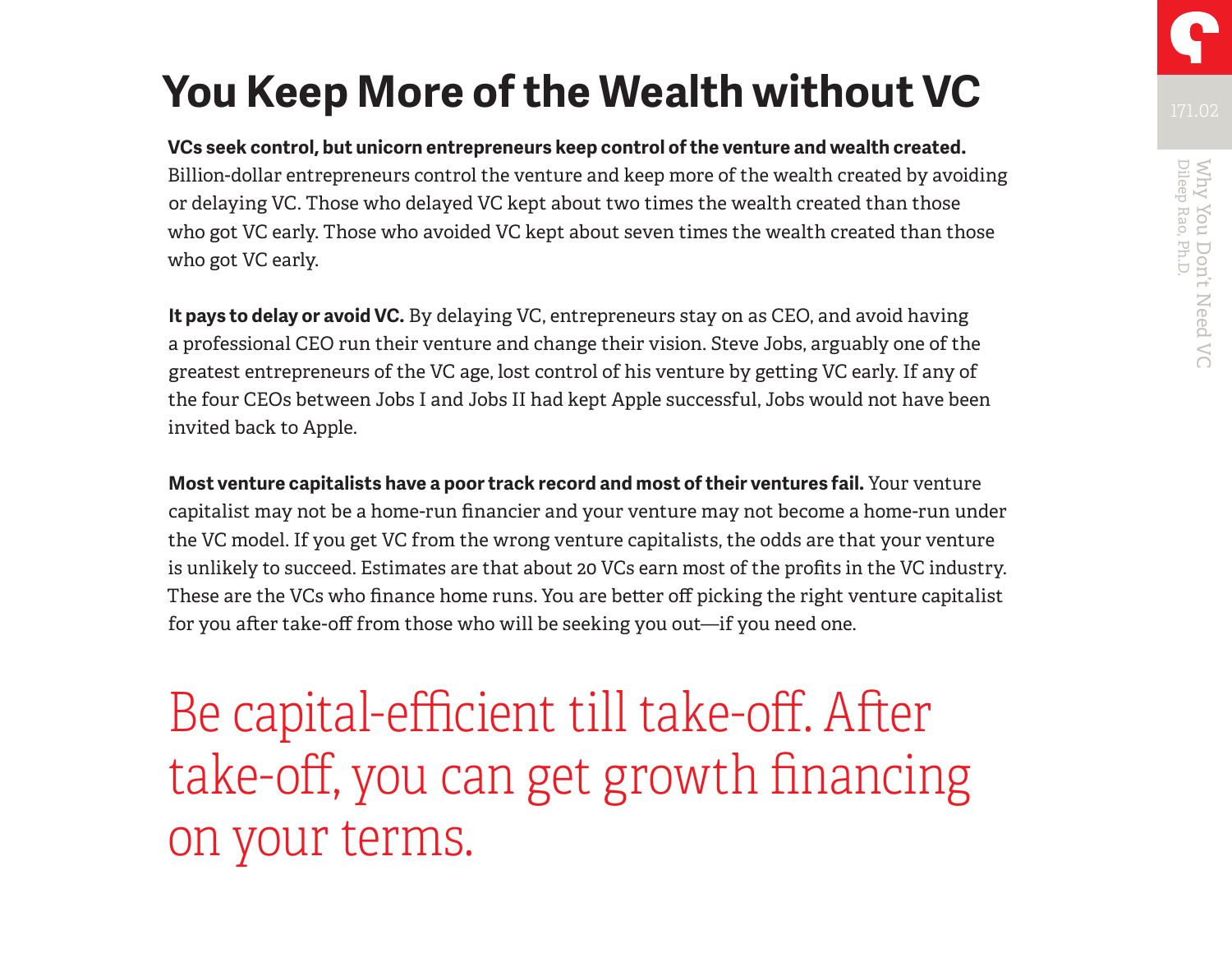### **99.9 Percent of Entrepreneurs are Unlikely to Benefit from VC**

**Very few entrepreneurs get VC.** VCs only fund 1 out of 1,000 ventures. 99.9 percent of U.S. entrepreneurs don't get VC. If your business plan depends on getting VC, you may be better off not starting. Or move to Silicon Valley. But if your goal is to build a big business, whether or not you get VC, you can learn how. That is what 94 of 100 billion-dollar entrepreneurs did. The other six percent either developed billion-dollar technologies, such as the cardiac pacemaker, or were follow-on unicorn entrepreneurs like Elon Musk.

**Most VC-funded ventures fail.** VCs fail on 80 percent of their investments. Due to the high risk in emerging industries, most VC-funded ventures fail. VCs lose money or break even on about 80 percent of their investments. This means that even VCs, the only professionals who invest high-risk capital in high-risk ventures, cannot forecast success—assuming that they are rational and would not fund the losers if they could foresee that they would be losers.

**Very few VCs succeed because there are few home runs.** VCs have home runs on approximately one percent of their ventures. They need home runs to succeed. [According to Andy Rachleff,](https://techcrunch.com/2012/09/30/why-angel-investors-dont-make-money-and-advice-for-people-who-are-going-to-become-angels-anyway/) Ron Conway's fund that invested in Google only broke even. Since home runs are only about one percent of VC-funded ventures, which amounts to about 15 to 30 ventures per year, and there are about 600 VC funds, most VC funds don't do well.

**VCs fund only after there is evidence of high potential** to dominate an emerging industry, after "Aha." No one identifies potential before Aha. Steve Jobs was rejected by about 10 VCs. So were the Google founders. Types of Aha can include previous-venture Aha, technology Aha, strategy Aha, and billion-dollar-leadership Aha. Since most products or services can be imitated, about 96 percent to 98 percent of VC is provided after there is strategy Aha and leadership Aha.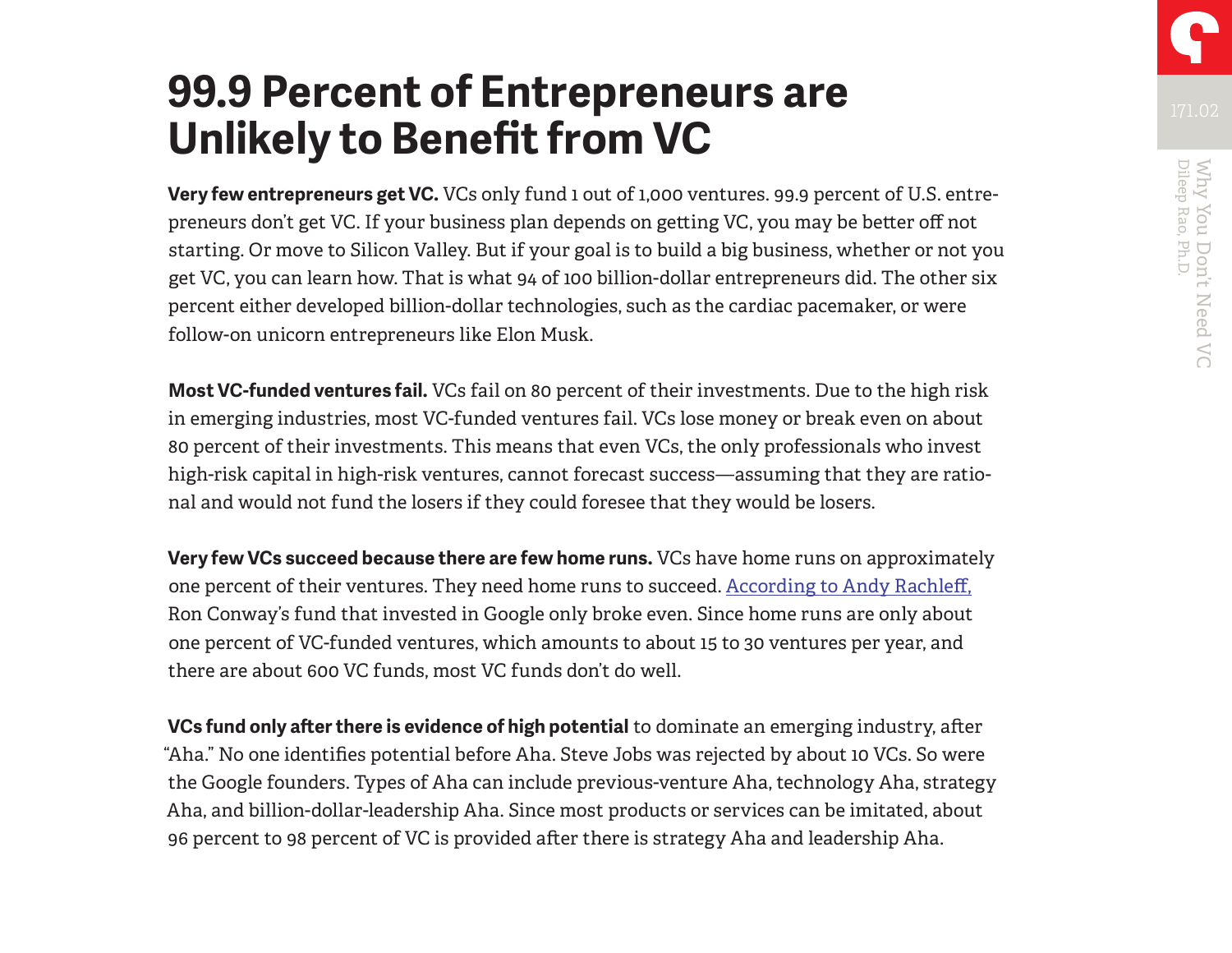Mark Zuckerberg got angel capital only after he had thousands of users for Facebook. And he got VC when he had millions. Until then, he used funds from family and friends, and his own expertise to take off.

**You may not be in the right location for VC.** VCs have mainly succeeded in Silicon Valley because most home runs are there. Of the top 50 VCs in the U.S., about 98 to 100 percent are in Silicon Valley. Outside Silicon Valley, you may not get VC, or you may get it from lower-tier VCs who don't have a track record of great success.

**You may be in the wrong industry.** VCs have mainly succeeded in emerging industries. Emerging industries offer billion-dollar-potential and home runs. Home runs were mainly in semiconductors in the 1960s, in personal computers and biotechnology in the 1970s, in telecom in the 1980s, in Internet 1.0 in the 1990s, and in Internet 2.0 in the 2000s. If your venture is not in these emerging industries, you may not get VC or may not succeed with it.

**You may have selected the wrong strategy when you picked the VC option.** The capital-intensive strategy is to seek angel capital and then venture capital. But getting angel capital does not mean entrepreneurs will get VC or succeed with VC. Angels invest in about 60,000-70,000 ventures each year. And VCs invest in about 3,000-4,000 ventures each year. This means that about 95 percent of ventures that get angel capital do not get VC. These entrepreneurs need to know how to grow with the limited capital they get. It is difficult to switch from a capital-intensive strategy to a capital-efficient one. If you pick a capital-intensive strategy and do not get VC, your venture may be doomed. Be capital-efficient till take-off. After take-off, you can get growth financing on your terms. By being in a stronger position, Mark Zuckerberg was able to control his VCs and get voting control over his company even though he owned less than 30 percent of Facebook.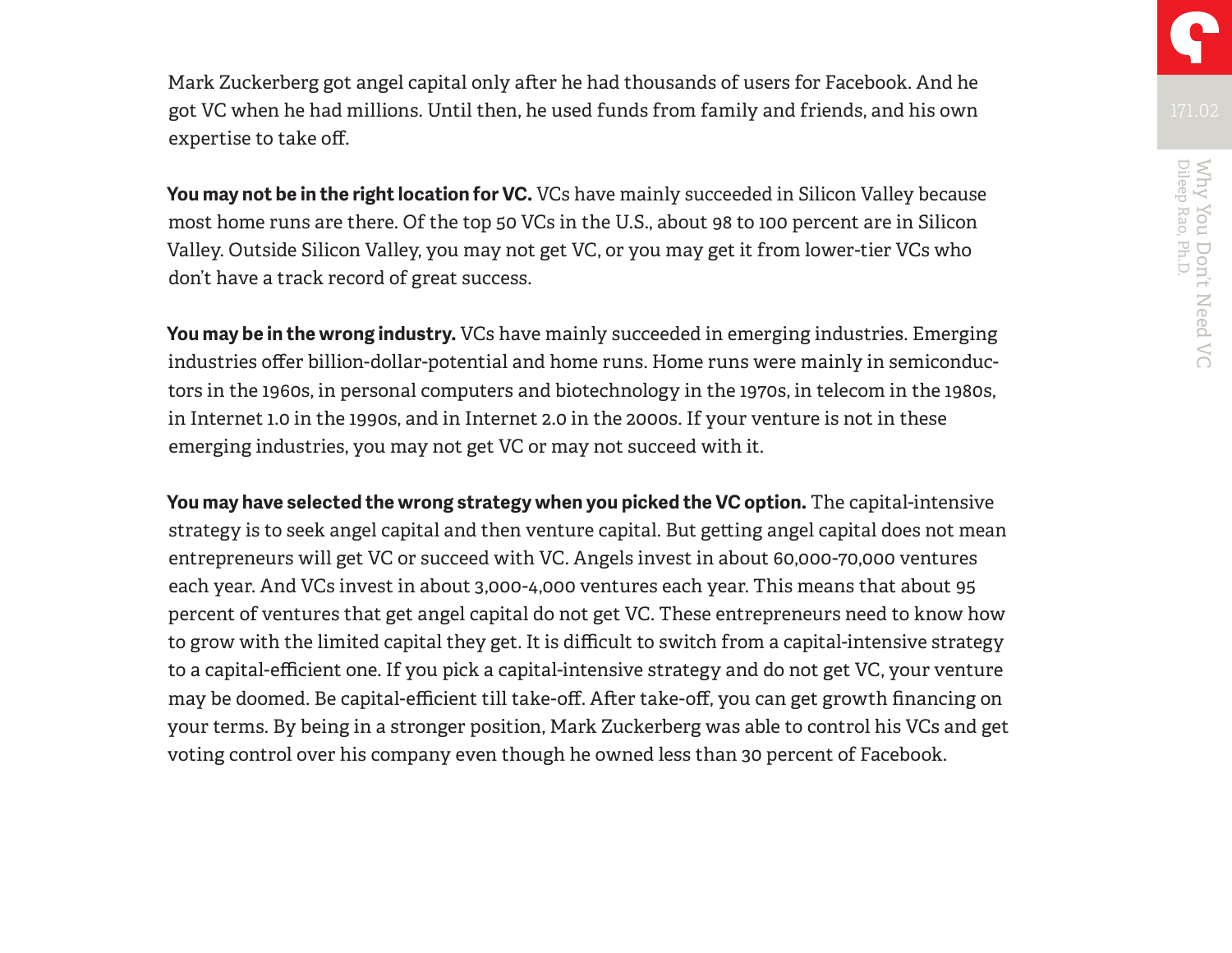Dileep Rao, Ph.D. Why You Don't Need VC

Why You Don't Need VC<br>Dileep Rao, Ph.D.

### **Use Skills and Strategies to Find Your High-Potential Idea**

The idea stage is when you find your opportunity and develop your strategy. Billions are spent each year by entrepreneurs, organizations, and corporations to find the next hot innovation. But how exactly did unicorn entrepreneurs find their successful ideas and develop their successful strategies? They used smart skills and strategies (for more on this, see my book *Nothing Ventured, Everything Gained*).

**Smart Skills** | At the idea stage, unicorn entrepreneurs had the following skills:

- **• Technology skills** in an emerging industry or trend. Many of the entrepreneurs had the skills they needed to jump start their ventures in the emerging trend. The most notable one was Mark Zuckerberg who was a master programmer. He was hired to write the code for a linking app and ended up writing the code for Facebook.
- **• Sales skills.** Most of the unicorn entrepreneurs had sales and marketing skills. Nearly 80 percent of the unicorn entrepreneurs I interviewed were experts at sales and marketing.
- **• Financial skills:** Unicorn entrepreneurs were financial experts, knowing how to grow more with less. They knew how to manage money and design their business model for capitalefficiency. Michael Dell developed a business model where customers paid him in advance. He used this capital to grow.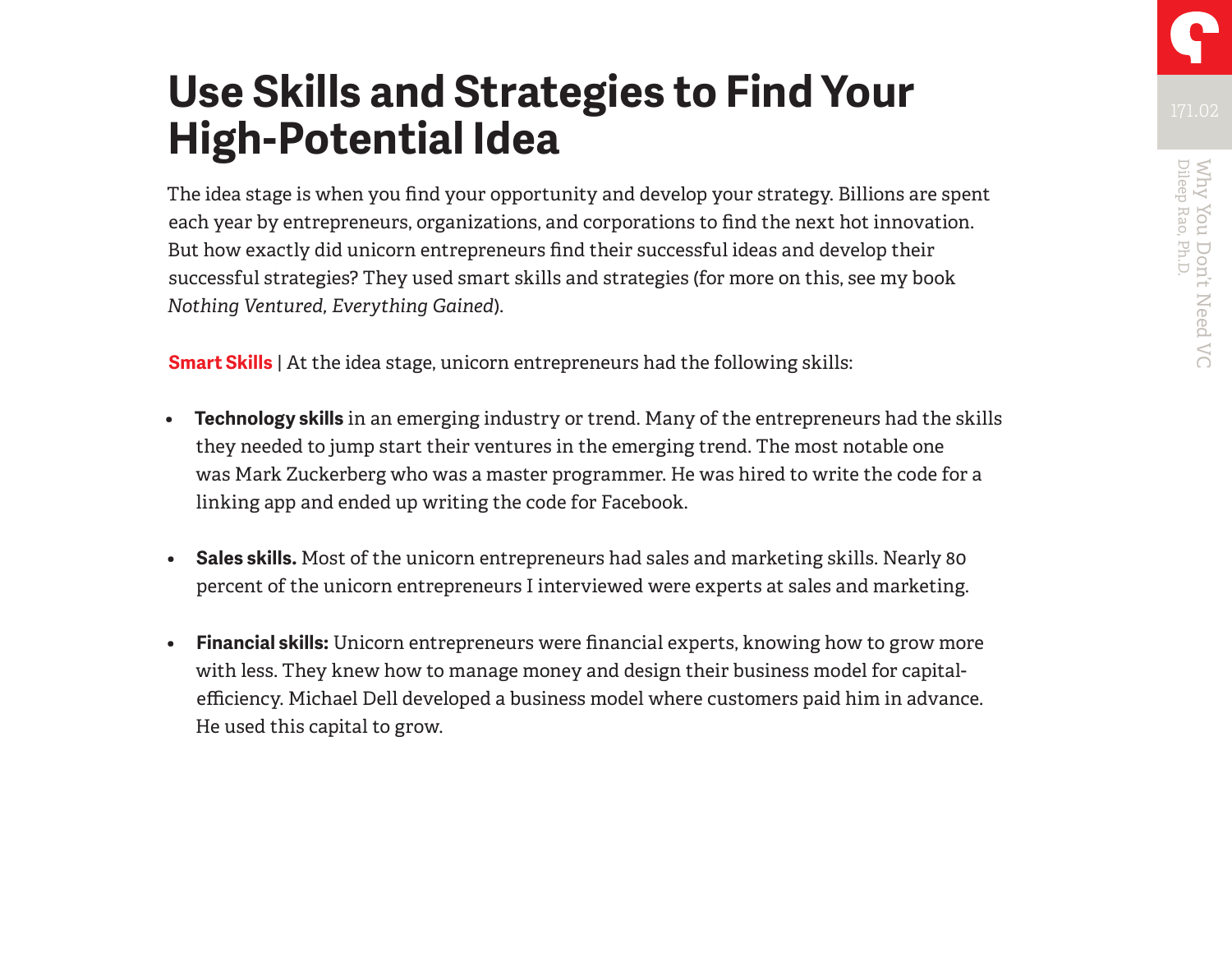**Smart Strategies** | Unicorn entrepreneurs used smart strategies to find their opportunity and develop their strategy. Here is an example of one strategy to find the opportunity and one to find their business strategy.

**#1. Find your opportunity on an emerging trend:** Most of the billion-dollar entrepreneurs jumped on an emerging industry or trend and dominated it. Examples include Bill Gates (PCs), Steve Jobs (PCs), Michael Dell (PCs), Jeff Bezos (Internet), and Mark Zuckerberg (Internet). New fortunes will be made in the industries emerging today, including artificial intelligence, Internet 3.0, transportation, online education, and the gig economy.

**#2. Innovate in the business strategy, not in the product.** While many believe that product innovation is the way to riches, most unicorn entrepreneurs focused on business-model innovation. Examples include Walton (big stores in small towns), Zuckerberg (linking in universities first), and Kalanick (cabs without cabs). They imitated in the product and improved in the business strategy to dominate their emerging industries.

While many believe that product innovation is the way to riches, most unicorn entrepreneurs focused on business-model innovation.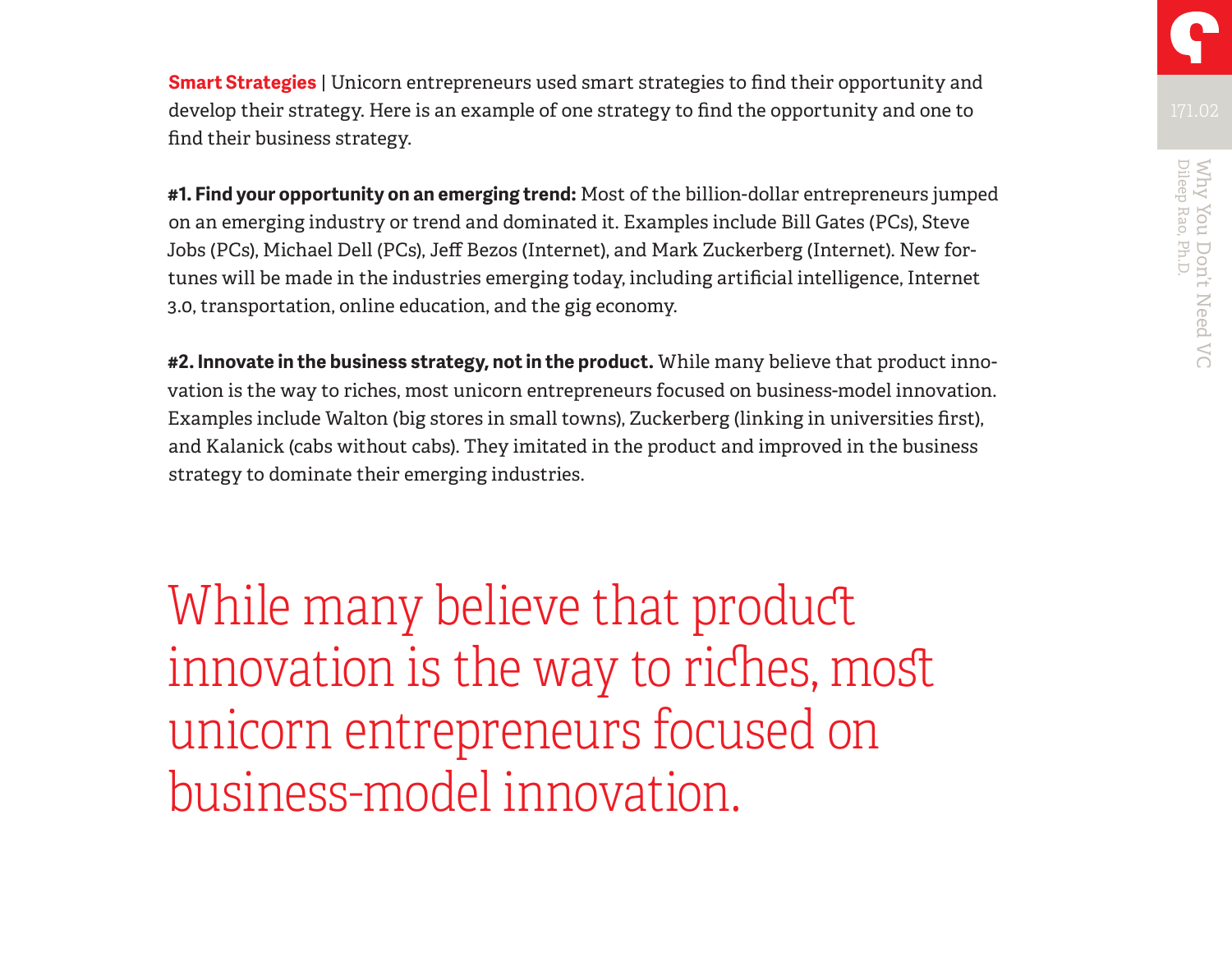### **Use Skills and Strategies to Finance and Launch Your High-Potential Business**

Financing and launching are the key hurdles in the growth of a venture. Many entrepreneurs seek the wrong financing, develop capital-intensive plans, and participate in pitch contests to seek funding—usually from the wrong sources. Or they fail to launch successfully with the capital they have raised. Unicorn entrepreneurs avoided VC till take off, and most avoided it altogether. They used smart skills and strategies to finance and launch their venture.

**Smart Skills** | At the financing and launch stage, unicorn entrepreneurs needed to know how to:

- **• Find alt-financing:** They found financing that did not seek control. They used a variety of sources, ranging from debt and leasing to angel capital and alliances.
- **• Operating frugally:** Unicorn entrepreneurs were able to operate with minimal assets and costs because they had skills in the industry. Bill Gates knew how to write software, as did Mark Zuckerberg. Sam Walton was a master retailer. Steve Ells (Chipotle) was a trained chef. Dick Schulze was a salesman for Sony at the dawn of the consumer electronics industry before he started Sound of Music, and then Best Buy.
- **• Launch, re-vision, and pivot:** Most of the unicorn entrepreneurs launched their ventures with minimal financing, usually from friends and family and maybe one or two angels. After they launched the venture, they re-examined the industry, found the fulcrum to dominate, re-launched, and succeeded. Travis Kalanick started Uber as a limo rental service before re-visioning to a car-sharing company. Bob Kierlin pivoted Fastenal from a vending machine concept to a retail store concept. Sam Walton from Ben Franklin stores to Walmart. Bill Gates from writing code to selling operating systems. Your first business strategy may not be the best. Learn the skills to re-vision until you find the magic formula that works.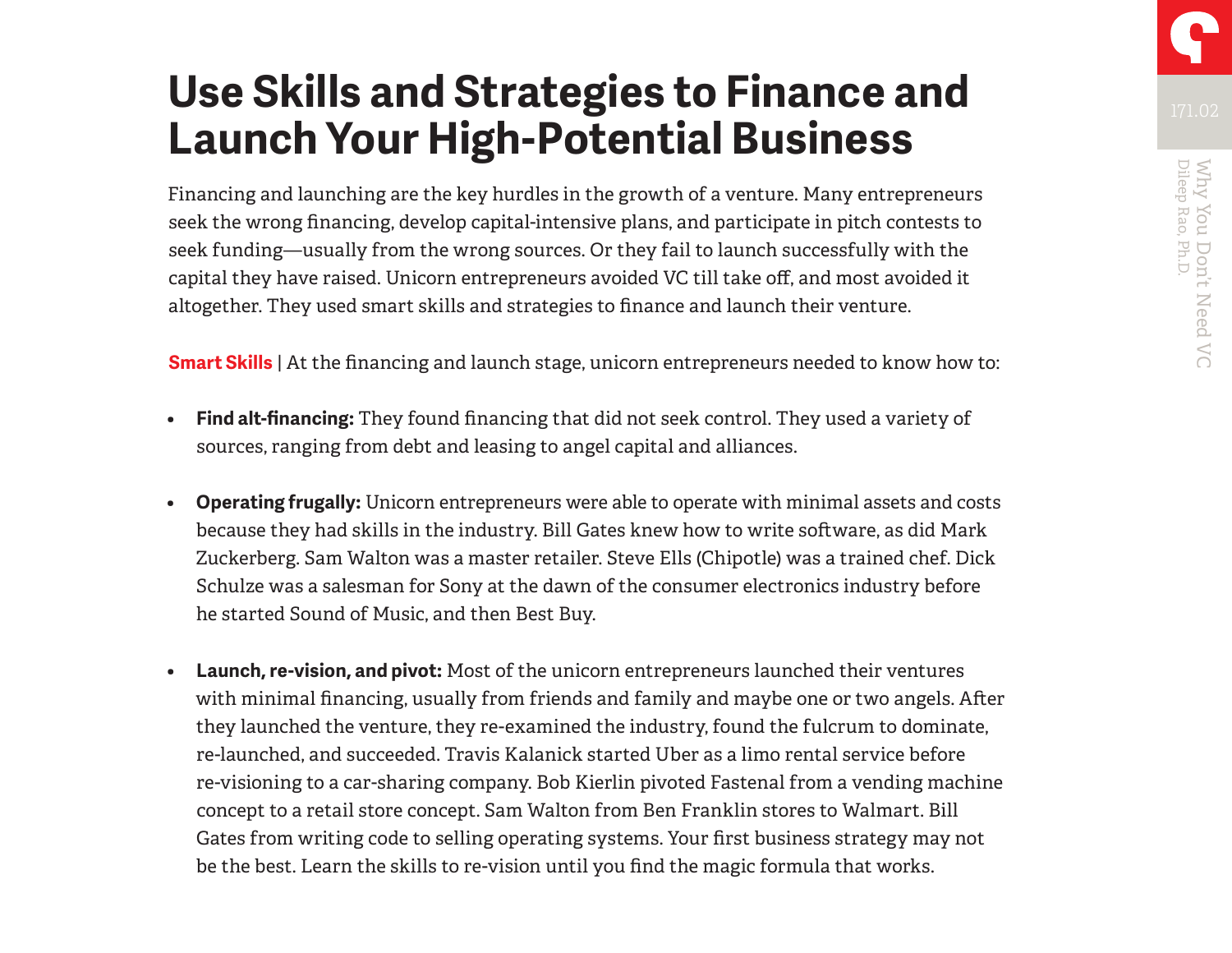**Smart Strategies** | Unicorn entrepreneurs used smart strategies to finance and launch their venture. Here are some examples of financing and launching:

- **• Finance to take off with control.** Unicorn entrepreneurs financed their ventures with any kind of financing that allowed them to grow and retain control of their venture. The primary sources included:
- **• Reduce taxes.** Ray Barton who built Great Clips into the nation's largest hair cutting salons, planned his expansion exquisitely. He timed his growth rate so that all his pre-tax income was used for growth. After reaching the desired level of sales, you can ease up on the growth and benefit from high cash flow.
- **• Reduce cash needed for growth by being finance-smart.** Fastnal's Bob Kierlin learned that if he avoided all assets except inventory, turned his inventory at least three times per year, kept his gross margins at 50 percent, and trained 30 percent new managers each year, he could grow at 30 percent per year from internal cash flow.
- **• Seek equity you control.** This means you use angels and the current incarnation of angel financing, crowdfunding. Gates, Zuckerberg, and Bezos got financing from angels before getting venture capital. By reaching Aha before seeking VC, they controlled the venture and kept more of the wealth created.
- **• Get financing from the business chain:** This involves financing from customers, which is what Michael Dell did, or from suppliers, which is what Dick Schulze did to build Best Buy, and Richard Burke used to build UnitedHealthcare.
- **• Strategic alliances:** Mike Bloomberg used a strategic alliance with Merrill Lynch, who funded his venture. In addition to financing, an alliance also gives credibility.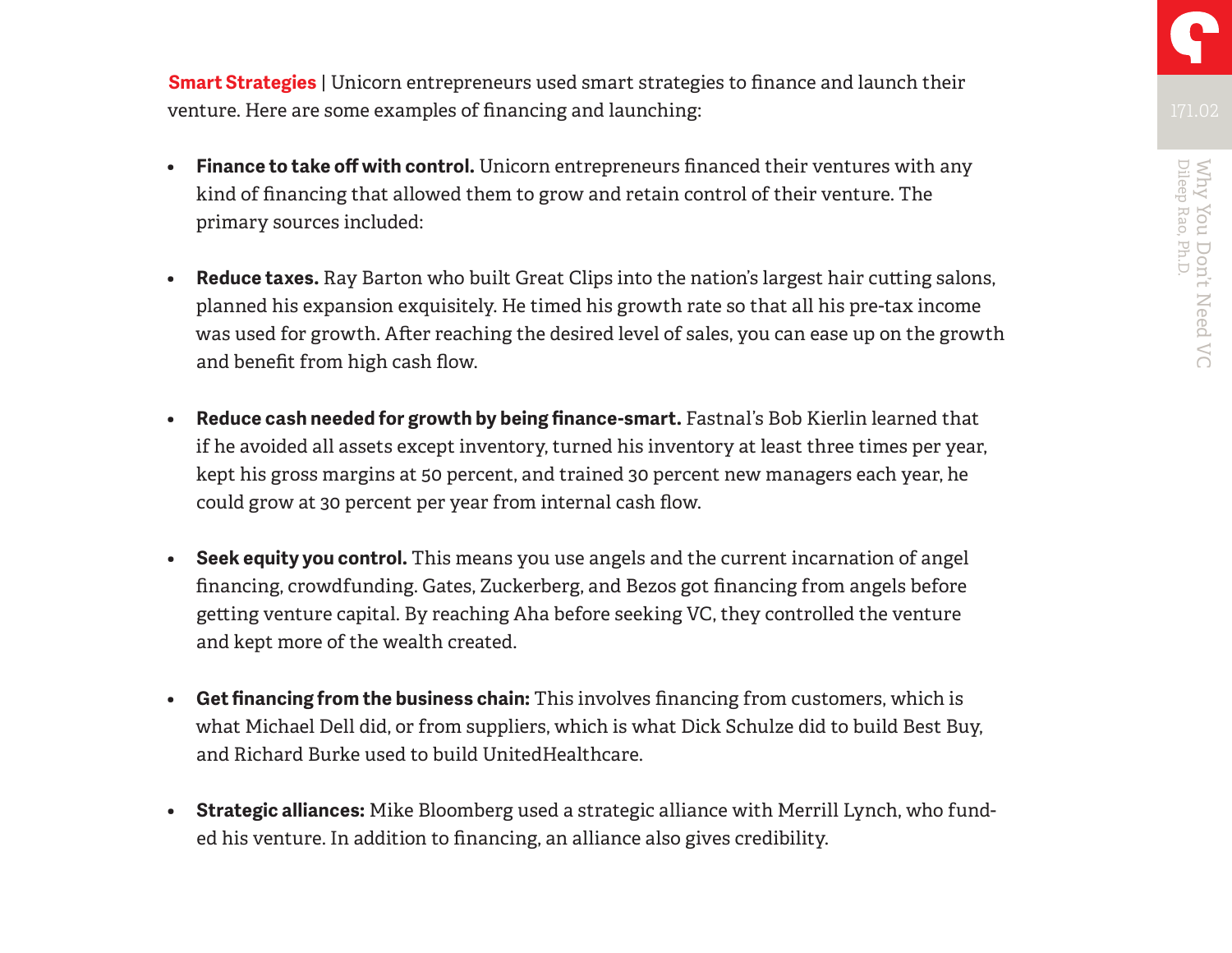- **• Development financing:** There are many sources of financing from local, state, and federal governments. Some of the shopping centers that housed Walmart stores were funded with government funding.
- **• Scalable loans and leases:** Scalable and revolving loans and leases, that can increase with higher sales and be paid off with cash flow, can be a good tool to grow without VC. Even though it has to be repaid when the asset is extinguished or used up, new assets are created that could be used for new financing on a revolving basis. Examples of entrepreneurs who used scalable loans and/ or leases include Sam Walton and Dick Schulze.
- **• Stage-based financing:** Before Aha, hardly anyone wants to fund you. After Aha, you have to beat interested financiers off with a stick. Get to Aha.
- **• Launch your venture after testing.** Unicorn entrepreneurs tested alternative venture strategies. After they found the right strategy, they raised additional financing to dominate their industries. Richard Burke (UnitedHealthcare) took over a failing health-maintenance organization, tested an alternative strategy in one state, made it work, expanded to other states, and then went public.

Unicorn entrepreneurs avoided VC till take off, and most avoided it altogether.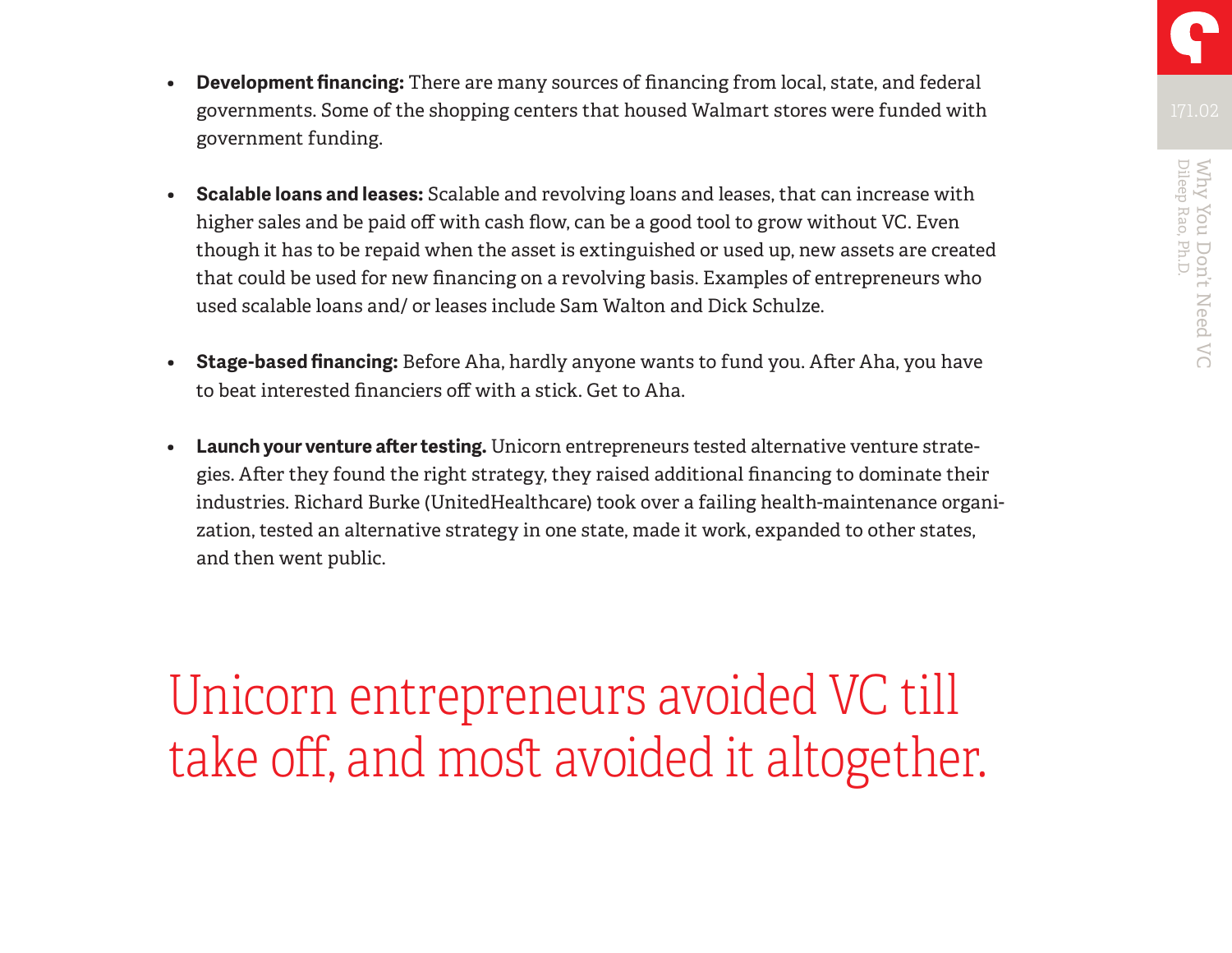After take-off, billion-dollar entrepreneurs *controlled* their ventures, *developed* the organizational structure for competitive advantage, and *led* to dominate the industry. Not everyone can do this, which is one reason why many end up plateauing or failing.

**Smart Skills and Strategies** | Billion-dollar entrepreneurs developed the skills needed to successfully grow and dominate their industries with the following skills and strategies:

- **• Control:** As the venture grew from a small operation to a major enterprise, unicorn entrepreneurs needed to learn to control it, which included having to get the right information and knowing the right time to take action. Don Kotula built Northern Tool by getting key information on a daily, weekly, or monthly basis. Ed Flaherty built Rapid Oil Change by developing a system to monitor each store, controlling the cash being collected every day and reducing theft.
- **• Organize:** Larger companies need to know how to find the right employees, motivate them, train them, reward them, and promote them. Unicorn entrepreneurs learned how to do all of these. Dick Schulze found the right people based on monitoring for those who could both sell and also make suggestions to improve the operation. Glen Taylor of Taylor Corporation built the largest wedding invitation printer in the country. He started as an intern, ended up owning the business, then bought or built more than 80 businesses in the printing industry. He did it by training managers and rewarding them handsomely, offering them up to 90 percent of increased profits. This skill to organize for high-performance is especially important in a strong economy, which is likely to have labor shortages.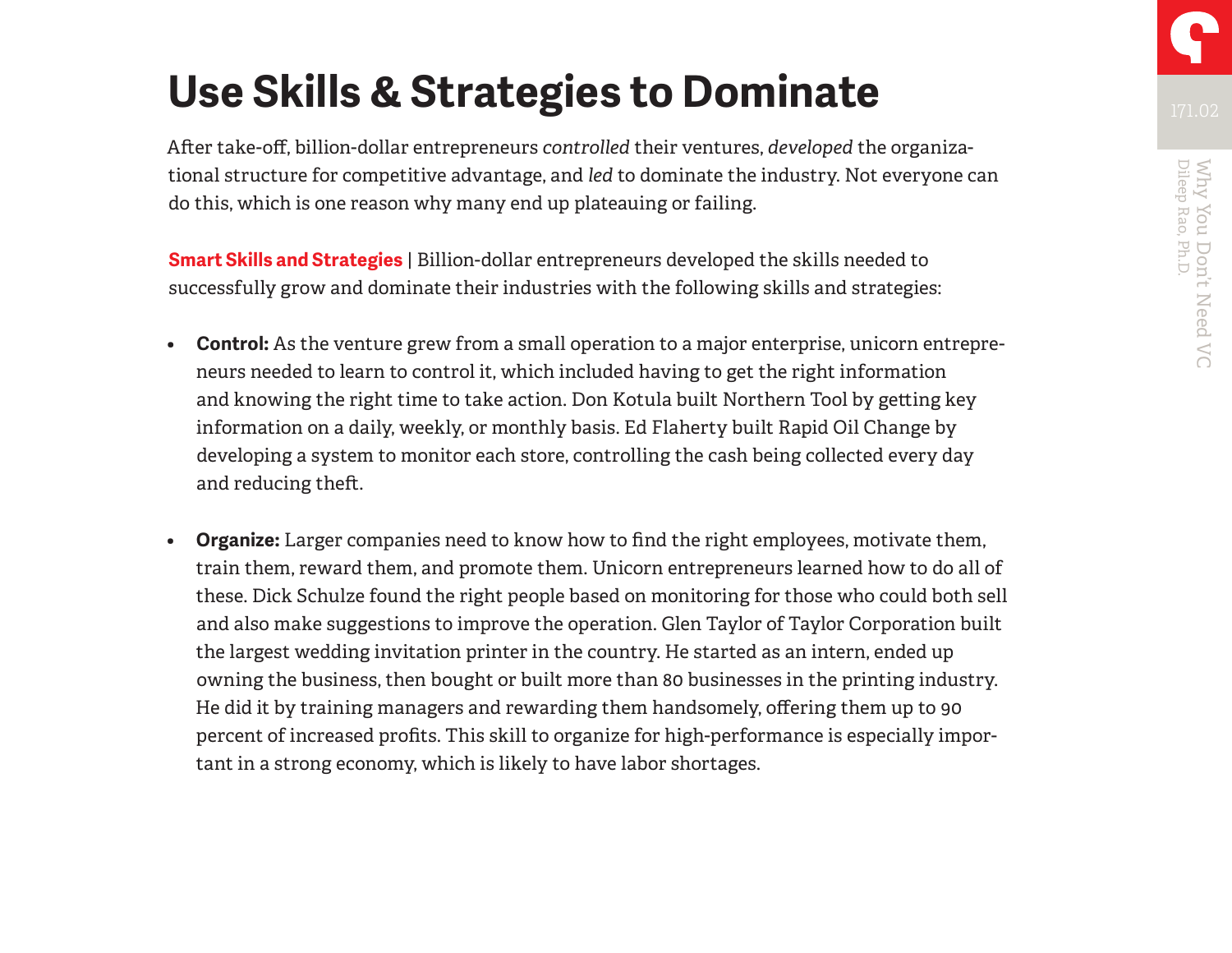**• Lead:** Without leadership skills, the billion-dollar entrepreneurs would never have built their giant companies. These entrepreneurs had the skills to master each step of the growth from finding the opportunity to developing leaders. Get (and teach) the right skills for each stage. Know how to master each stage. Glen Taylor learned these skills at executive education programs at universities such as Harvard.

VCs themselves cannot forecast who will succeed and who will not. So they wait for proof of potential and then gamble on the ones that look promising. Interestingly, they still fail most of the time.

**America's unicorn entrepreneurs grew with skills and smart strategies to find the right opportunity, develop their dominating strategy, finance for control, and launch without VC.**